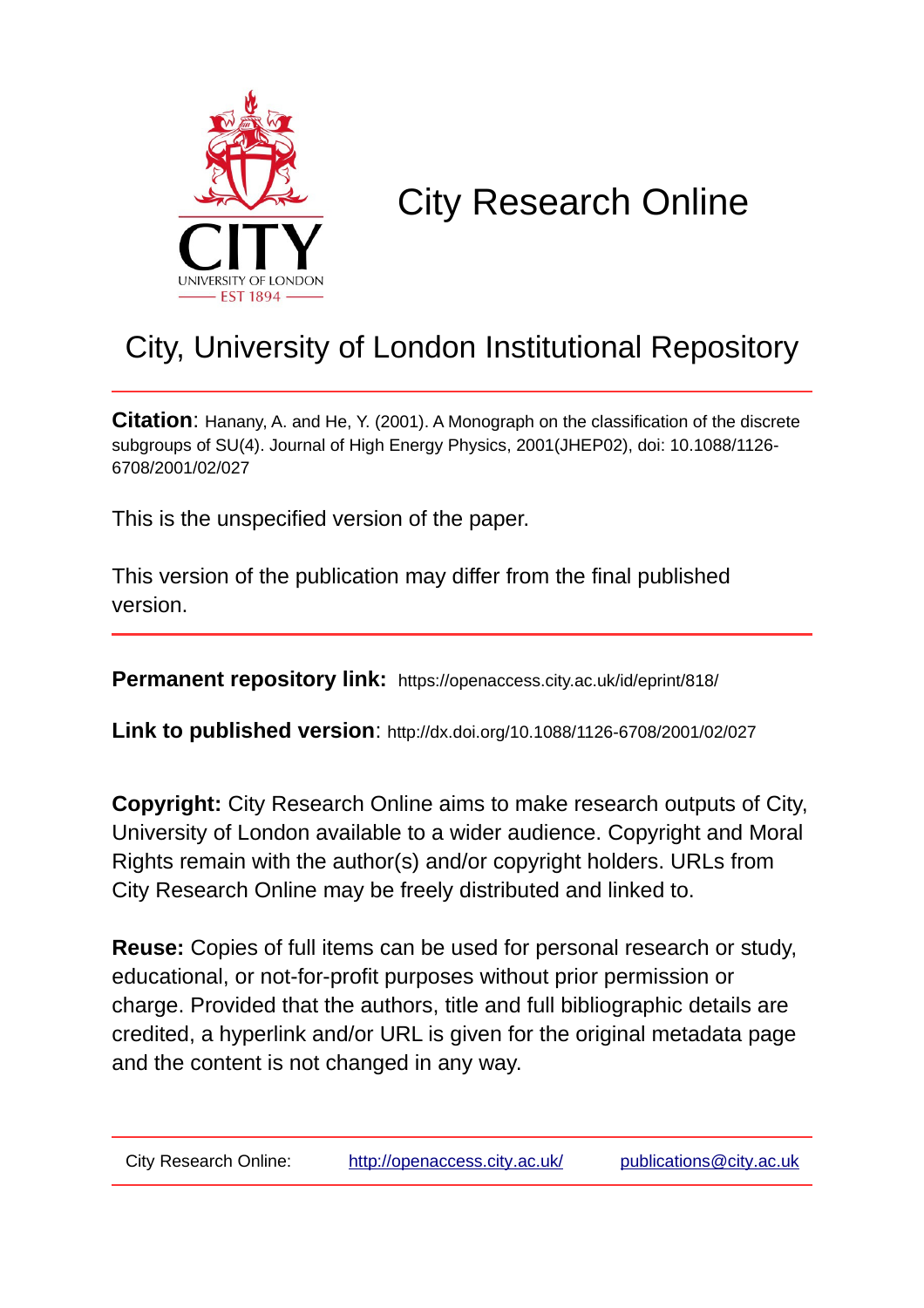## A Monograph on the Classification of the Discrete Subgroups of  $SU(4)$

#### Amihay Hanany and Yang-Hui He ∗

Center for Theoretical Physics, Massachusetts Institute of Technology, Cambridge, MA 02139, USA. hanany, yhe@ctp.mit.edu

Abstract: We here present, in modern notation, the classification of the discrete finite subgroups of  $SU(4)$  as well as the [character tables](http://pierre.mit.edu/~yhe/su4.ct) for the exceptional cases thereof (Cf. [http://pierre.mit.edu/](http://pierre.mit.edu/~yhe/su4.ct) ∼yhe/su4.ct). We hope this catalogue will be useful to works on string orbifold theories, quiver theories, WZW modular invariants, Gorenstein resolutions, nonlinear sigma-models as well as some recently proposed inter-connections among them.

KEYWORDS:  $SU(4)$  discrete subgroups, D-branes on Orbifolds, Quiver Diagrams.

<sup>∗</sup>Research supported in part by the CTP and LNS of MIT and the U.S. Department of Energy under cooperative research agreement #DE-FC02-94ER40818. YHH is also supported by the NSF Graduate Fellowship.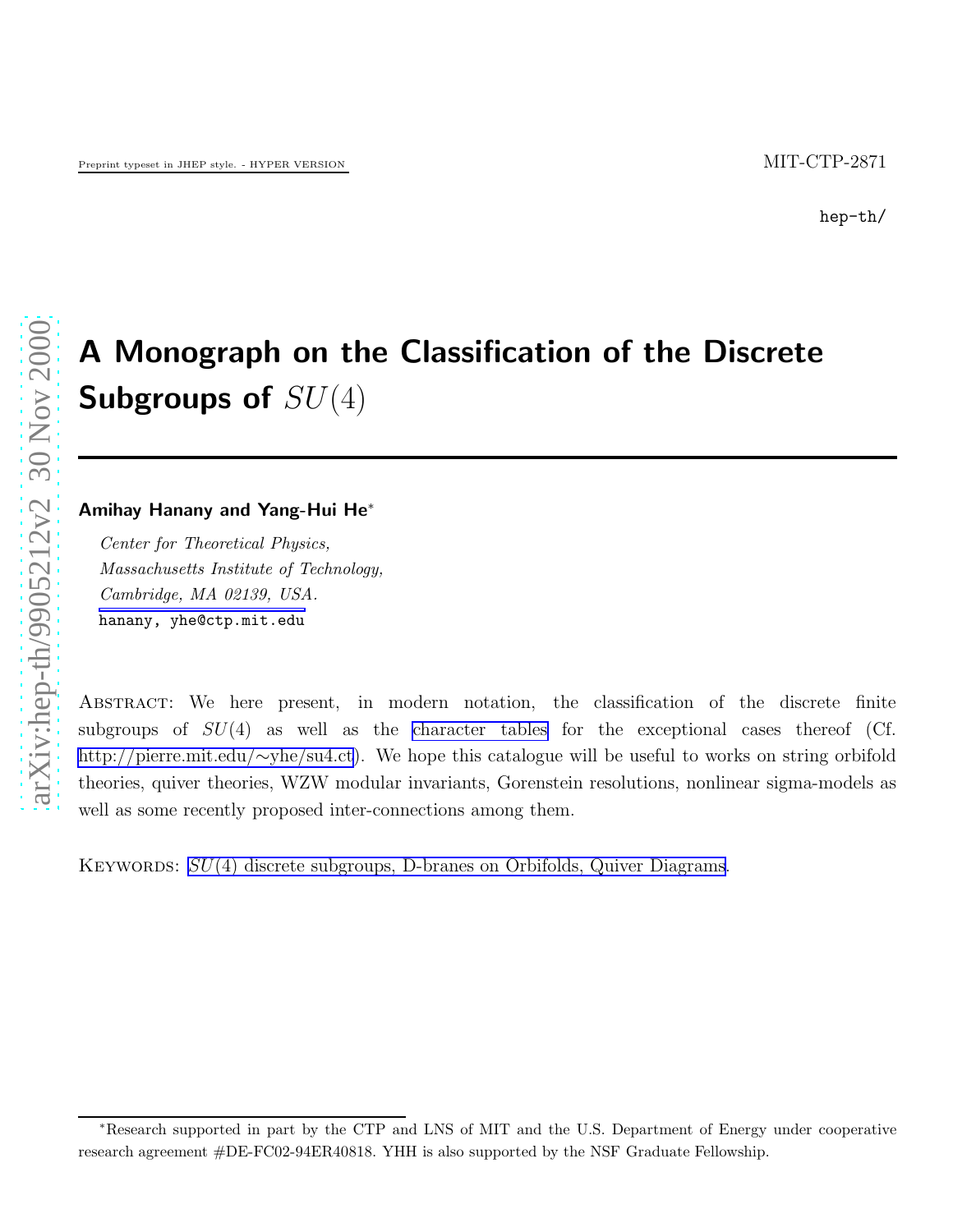## Contents

|    | 1. Introduction            |       |                                                     |                |  |  |
|----|----------------------------|-------|-----------------------------------------------------|----------------|--|--|
|    | 2. Preliminary Definitions |       |                                                     |                |  |  |
| 3. |                            |       | The Discrete Finite Subgroups of $SL(4;\mathbb{C})$ | $\overline{4}$ |  |  |
|    | 3.1                        |       | <b>Primitive Subgroups</b>                          | $\overline{4}$ |  |  |
|    |                            | 3.1.1 | Primitive Simple Groups                             | $\overline{5}$ |  |  |
|    |                            | 3.1.2 | Groups Having Simple Normal Primitive Subgroups     | $\overline{5}$ |  |  |
|    |                            | 3.1.3 | Groups Having Normal Intransitive Subgroups         | 6              |  |  |
|    |                            | 3.1.4 | Groups Having X-XVI as Normal Primitive Subgroups   | $\overline{7}$ |  |  |
|    |                            | 3.1.5 | Groups Having Normal Imprimitive Subgroups          | 7              |  |  |
|    | 3.2                        |       | Intransitive Subgroups                              | 8              |  |  |
|    | 3.3                        |       | <b>Imprimitive Groups</b>                           | 8              |  |  |
| 4. | Remarks                    | 9     |                                                     |                |  |  |
|    |                            |       |                                                     |                |  |  |

## 1. Introduction

It is well known that the discrete finite subgroups of  $SL(n = 2, 3; \mathbb{C})$  have been completely classified; works related to string orbifold theories and quiver theories have of late used these results (see for example  $[5, 6, 8, 13]$  $[5, 6, 8, 13]$  $[5, 6, 8, 13]$  $[5, 6, 8, 13]$  as well as references therein). Conjectures regarding higher *n* have been raised and works toward finite subgroups of  $SU(4)$  are under way. Recent works by physicists and mathematicians alike further beckon for a classification of the groups, conveniently presented, in the case of  $SU(4)$ [[14](#page-12-0)]. Compounded thereupon is the disparity of language under which the groups are discussed: the classification problem in the past decades has chiefly been of interest to either theoretical chemists or to pure mathematicians, the former of whom disguise them in Bravais crystallographic notation (e.g. [\[15](#page-12-0)]) while the latter abstract them in fields of finite characteristic (e.g. [\[16](#page-12-0)]). Subsequently, there is a need within the string theory community for a list of the finite subgroups of  $SU(4)$  tabulated in our standard nomenclature, complete with the generators and some brief but not overly-indulgent digression on their properties.

The motivations for this need are manifold. There has recently been a host of four dimensional finite gauge theories constructed by placing D3 branes on orbifold singularities [\[8](#page-12-0)]; brane setups have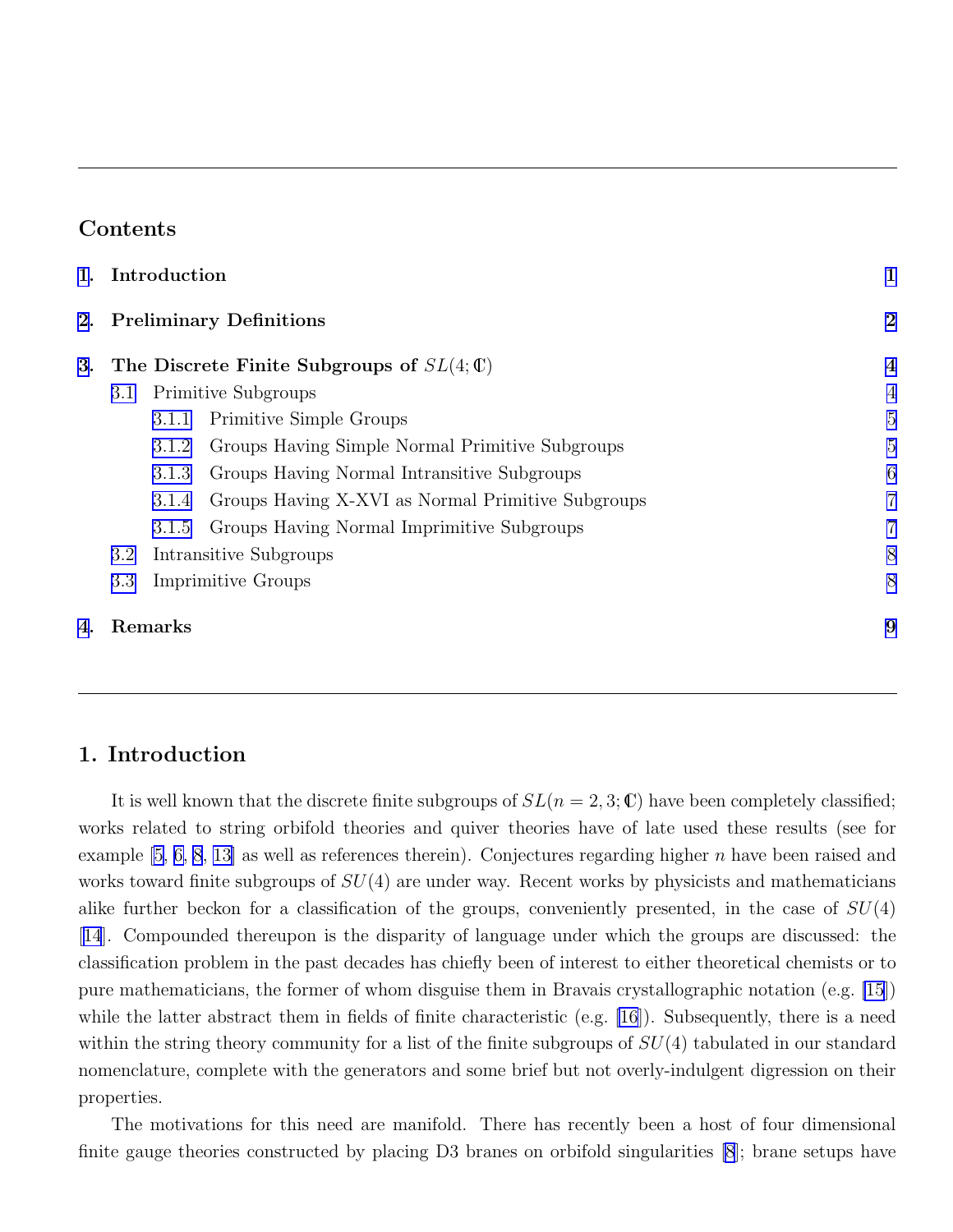<span id="page-3-0"></span>also been achieved for some of the groups [\[10](#page-12-0)]. In particular, a theory with  $\mathcal{N} = 2, 1, 0$  supercharges respectively is obtained from a  $\mathbb{C}^N/\{\Gamma \subset SU(n=2,3,4)\}\$  singularity with  $N=2,3$  (see [\[5\] \[8](#page-12-0)] and references therein). Now as mentioned above  $n = 2, 3$  have been discussed, and  $n = 4$  has yet to be fully attacked. This last case is of particular interest because it gives rise to an  $\mathcal{N}=0$ , non-supersymmetric theory. On the one hand these orbifold theories provide interesting string backgrounds for checks on the AdS/CFT Correspondence [\[9](#page-12-0)]. On the other hand, toric descriptions for the Abelian cases of the canonical Gorenstein singularities have been treated while the non-Abelian still remain elusive[[11\]](#page-12-0). Moreover, the quiver theories arising from these string orbifold theories (or equivalently, representation rings of finite subgroups of  $SU(n)$  have been hinted to be related to modular invariants of  $su(n)$ -WZW models (or equivalently, affine characters of  $su(n)$ ) for arbitrary n [[5, 7](#page-12-0)], and a generalised McKay Correspondence, which would also relate non-linear sigma models, has been suggested to provide a reason  $|6|$ . Therefore a need for the discrete subgroups of  $SU(4)$  arises in all these areas.

Indeedthe work has been done by Blichfeldt [[2\]](#page-11-0) in 1917, or at least all the exceptional cases, though in an obviously outdated parlance and moreover with many infinite series being "left to the reader as an exercise." It is therefore the intent of the ensuing monograph to present the discrete subgroups  $\Gamma$  of  $SL(4,\mathbb{C})$  in a concise fashion, hoping it to be of use to impending work, particularly nonsupersymmetric conformal gauge theories from branes on orbifolds, resolution of Gorenstein singularities in higher dimension, as well as  $s\overline{u}(4)$ -WZW models.

#### Nomenclature

Unless otherwise stated we shall adhere to the convention that  $\Gamma$  refers to a discrete subgroup of  $SU(n)$  (i.e., a finite collineation group), that  $\langle x_1, \ldots, x_n \rangle$  is a finite group generated by  $\{x_1, \ldots, x_n\}$ , that  $H \triangleleft G$  means H is a normal subgroup of G, that  $S_n$  and  $A_n$  are respectively the symmetric and alternating permutation groups on n elements, and that placing  $*$  next to a group signifies that it belongs to  $SU(4) \subset SL(4;\mathbb{C})$ .

### 2. Preliminary Definitions

Let  $\Gamma$  be a finite discrete subgroup of the general linear group, i.e.,  $\Gamma \subset GL(n,\mathbb{C})$ . From a mathematical perspective, quotient varieties of the form  $\mathbb{C}^n/\Gamma$  may be constructed and by the theorem of Khinich and Watanabe [\[1](#page-11-0), [3](#page-11-0)], the quotient is Gorenstein<sup>2</sup> if and only if  $\Gamma$  is in fact in  $SL(n,\mathbb{C})$ . Therefore we would like to focus on the discrete subgroups of linear transformations up to linear equivalence, which are what has been dubbed in the old literature as **finite collineation groups**  $[2]$  $[2]$ . From a physics perspective, discrete subgroups of  $SU(n) \subset SL(n;\mathbb{C})$  have been subject to investigation in the early

 $2$ That is, if there exists a nowhere-vanishing holomorphic *n*-form. These varieties thus provide local models of Calabi-Yau manifolds and are recently of great interest.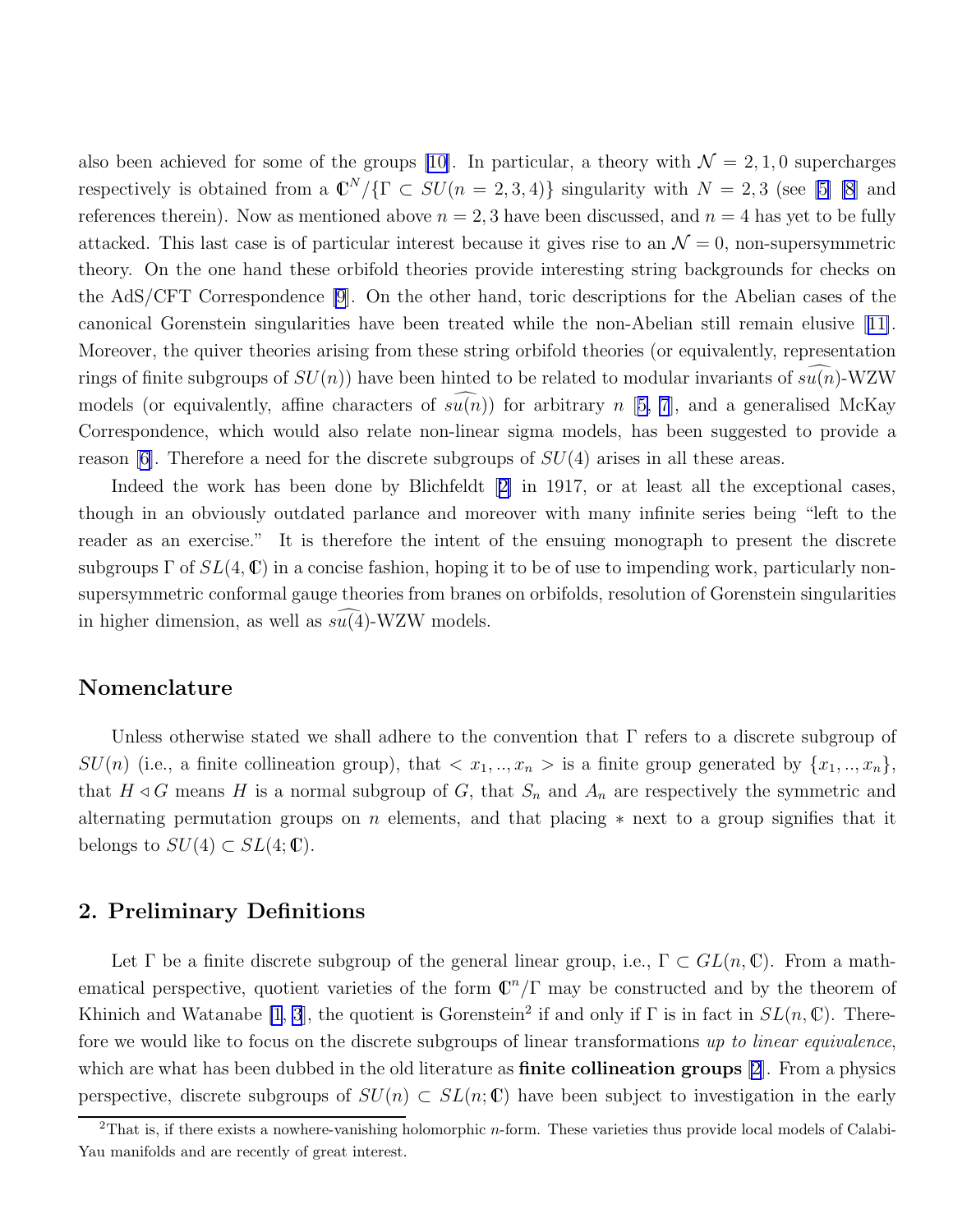days of particle phenomenology[[4\]](#page-11-0) and have lately been of renewed interest in string theory, especially in the context of orbifolds (see for example [\[5](#page-12-0), [6](#page-12-0), [8](#page-12-0), [14](#page-12-0)]).

There are some standard categorisations of finite collineation groups[[2](#page-11-0), [3\]](#page-11-0). They first fall under the division of transitivity and intransitivity as follows:

**DEFINITION** 2.1 If the n variables upon which  $\Gamma$  acts as a linear transformation can be separated into 2 or more sets either directly or after a change of variables, such that the variables of each set are transformed into linear functions only of themselves, then  $\Gamma$  is called **Intransitive**; it is called Transitive otherwise.

The transitive  $\Gamma$  can be further divided into the primitive and imprimitive cases:

**DEFINITION** 2.2 If for the transitive  $\Gamma$  the variables may be separated<sup>3</sup> into 2 or more sets such that the variables of each are transformed into linear functions of only those in any set according to the separation (either the same or different), then  $\Gamma$  is called **Imprimitive**; it is called Primitive otherwise.

Therefore in the matrix representation of the groups, we may na¨ıvely construe intransitivity as being block-diagonalisable and imprimitivity as being block off-diagonalisable, whereby making primitive groups generically having no a priori zero entries. We give examples of an intransitive, a (transitive) imprimitive and a (transitive) primitive group, in their matrix forms, as follows:

| $\begin{pmatrix} \times & \times & 0 & 0 \\ \times & \times & 0 & 0 \\ 0 & 0 & \times & \times \\ 0 & 0 & \times & \times \end{pmatrix} \begin{pmatrix} 0 & 0 & \times & \times \\ 0 & 0 & \times & \times \\ \times & \times & 0 & 0 \\ \times & \times & 0 & 0 \end{pmatrix} \begin{pmatrix} \times & \times & \times & \times \\ \times & \times & \times & \times \\ \times & \times & \times & \times \\ \times & \times & \times & \times \end{pmatrix}$ |              |                       |  |  |  |  |  |  |
|----------------------------------------------------------------------------------------------------------------------------------------------------------------------------------------------------------------------------------------------------------------------------------------------------------------------------------------------------------------------------------------------------------------------------------------------------------------|--------------|-----------------------|--|--|--|--|--|--|
|                                                                                                                                                                                                                                                                                                                                                                                                                                                                |              |                       |  |  |  |  |  |  |
|                                                                                                                                                                                                                                                                                                                                                                                                                                                                | Intransitive | Imprimitive Primitive |  |  |  |  |  |  |
|                                                                                                                                                                                                                                                                                                                                                                                                                                                                |              | Transitive            |  |  |  |  |  |  |

Let us diagrammatically summarise all these inter-relations as is done in [\[3](#page-11-0)]:

$$
\Gamma\n\begin{Bmatrix}\nIntransitive \\
\text{Transitive} \\
\text{Primitive} \\
\text{Primitive} \\
\text{Having Normal Drimitive Subgroups} \\
\text{Having Normal Intransitive Subgroups} \\
\text{Having Normal Intransitive Subgroups} \\
\text{Having Normal Imprimitive Subgroups} \\
\text{Suppose} \\
\end{Bmatrix}
$$

In some sense the primitive groups are the fundamental building blocks and pose as the most difficult to be classified. It is those primitive groups that Blichfeldt presented, as linear transformations, in[[2\]](#page-11-0). These groups are what we might call *exceptionals* in the sense that they do not fall into infinite series,

<sup>3</sup>Again, either directly or after a change of variables.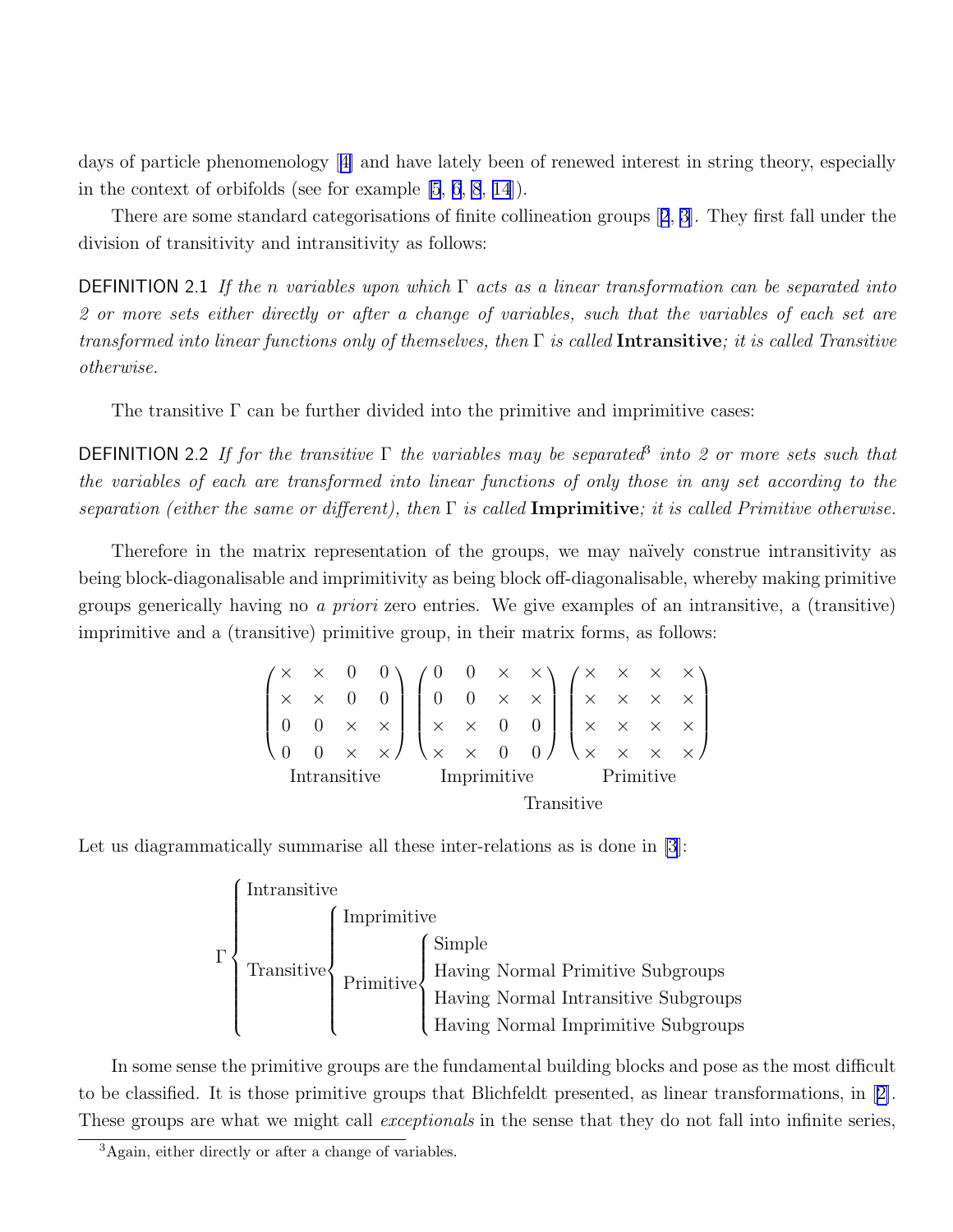<span id="page-5-0"></span>in analogy to the  $E_{6,7,8}$  groups of  $SU(2)$ . We present them as well as their sub-classifications first. Thereafter we shall list the imprimitive and intransitives, which give rise to a host of infinite series of groups, in analogy to the  $A_n$  and  $D_n$  of  $SU(2)$ .

Let us take a final digression to clarify the so-called **Jordan Notation**, which is the symbol  $\phi$ commonly used in finite group theory. A linear group  $\Gamma$  often has its order denoted as  $|\Gamma| = g\phi$  for positive integers g and  $\phi$ ; the  $\phi$  signifies the order of the subgroup of homotheties, or those multiples of the identity which together form the center of the  $SL(n;\mathbb{C})$ . We know that  $SU(n) \subset SL(n;\mathbb{C})$ , so a subgroup of the latter is not necessarily that of the former. In the case of  $SL(n = 2, 3; \mathbb{C})$ , the situation is simple<sup>4</sup>: the finite subgroups belonged either to (A)  $SU(n = 2, 3)$ , or to (B) the center-modded<sup>5</sup>  $SU(n=2,3)/\mathbb{Z}_{2,3}$ , or (C) to both. Of course a group with order g in type (B) would have a natural lifting to type (A) and become a group of order g multiplied by  $|\mathbb{Z}_2| = 2$  or  $|\mathbb{Z}_3| = 3$  respectively, which is now a finite subgroup of the full  $SU(2)$  or  $SU(3)$ , implying that the Jordan  $\phi$  is 2 or 3 respectively.

For the case at hand, the situation is slightly more complicated since 4 is not a prime. Therefore  $\phi$ can be either 2 or 4 depending how one lifts with respect to the relation  $SU(4)/{\bf Z}_2 \times {\bf Z}_2 \cong SO(6)$  and we lose a good discriminant of whether or not  $\Gamma$  is in the full  $SU(4)$ . To this end we have explicitly verified the unitarity condition for the group elements and will place a star (∗) next to those following groups which indeed are in the full  $SU(4)$ . Moreover, from the viewpoint of string orbifold theories which study for example the fermionic and bosonic matter content of the resulting Yang-Mills theory, one naturally takes interest in  $Spin(6)$ , or the full  $\mathbb{Z}_2 \times \mathbb{Z}_2$  cover of  $SO(6)$  which admits spinor representations; for these we shall look in particular at the groups that have  $\phi = 4$  in the Jordan notation, as will be indicated in the tables below.

## 3. The Discrete Finite Subgroups of  $SL(4;\mathbb{C})$

We shall henceforth let  $\Gamma$  denote a finite subgroup of  $SL(4;\mathbb{C})$  unless otherwise stated.

#### 3.1 Primitive Subgroups

There are in all 30 types of primitive cases for Γ. First we define the constants  $w = e^{\frac{2\pi i}{3}}, \beta = e^{\frac{2\pi i}{7}}$ ,  $p = \beta + \beta^2 + \beta^4$ ,  $q = \beta^3 + \beta^5 + \beta^6$ ,  $s = \beta^2 + \beta^5$ ,  $t = \beta^3 + \beta^4$ , and  $u = \beta + \beta^6$ . Furthermore we shall adhere to some standard notation and denote the permutation and the alternating permutation group on *n* elements respectively as  $S_n$  and  $A_n$ . Moreover, in what follows we shall use the function Lift to mean the lifting by (perhaps a subgroup) of the Abelian center C according to the exact sequence  $0 \to C \to SU(4) \to SU(4)/C \to 0.$ 

 ${}^{4}$ See[[4,](#page-11-0) [5\]](#page-12-0) for a discussion on this point.

<sup>&</sup>lt;sup>5</sup>For  $n = 2$ , this our familiar  $SU(2)/\mathbb{Z}_2 \cong SO(3)$ .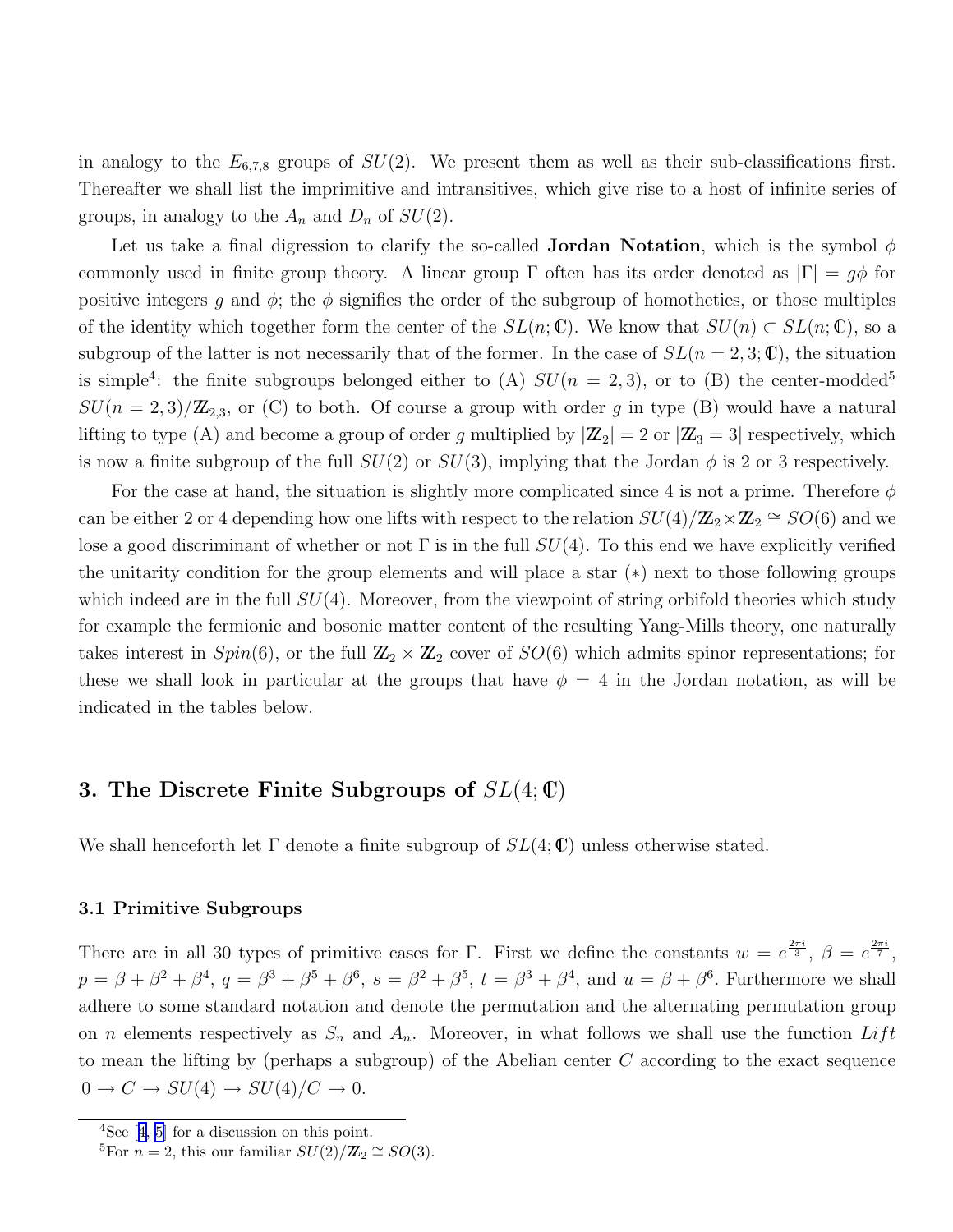<span id="page-6-0"></span>We present the relevant matrix generators as we proceed:

$$
F_1 = \begin{pmatrix} 1 & 0 & 0 & 0 \\ 0 & 1 & 0 & 0 \\ 0 & 0 & w & 0 \\ 0 & 0 & 0 & w^2 \end{pmatrix} F_2 = \frac{1}{\sqrt{3}} \begin{pmatrix} 1 & 0 & 0 & \sqrt{2} \\ 0 & -1 & \sqrt{2} & 0 \\ 0 & \sqrt{2} & 1 & 0 \\ \sqrt{2} & 0 & 0 & -1 \end{pmatrix} F_3 = \begin{pmatrix} \frac{\sqrt{3}}{2} & \frac{1}{2} & 0 & 0 \\ \frac{1}{2} & -\frac{\sqrt{3}}{2} & 0 & 0 \\ 0 & 0 & 0 & 1 \\ 0 & 0 & 0 & 1 \end{pmatrix}
$$
  
\n
$$
F_2' = \frac{1}{3} \begin{pmatrix} 3 & 0 & 0 & 0 \\ 0 & -1 & 2 & 2 \\ 0 & 2 & -1 & 2 \\ 0 & 2 & -1 & 2 \end{pmatrix} F_3' = \frac{1}{4} \begin{pmatrix} -1 & \sqrt{15} & 0 & 0 \\ \sqrt{15} & 1 & 0 & 0 \\ 0 & 0 & 0 & 4 \\ 0 & 0 & 0 & 4 \end{pmatrix} F_4 = \begin{pmatrix} 0 & 1 & 0 & 0 \\ 1 & 0 & 0 & 0 \\ 0 & 0 & 0 & -1 \\ 0 & 0 & 0 & -1 \end{pmatrix}
$$
  
\n
$$
S = \begin{pmatrix} 1 & 0 & 0 & 0 \\ 0 & \beta & 0 & 0 \\ 0 & 0 & \beta^4 & 0 \\ 0 & 0 & 0 & \beta^2 \end{pmatrix} T = \begin{pmatrix} 1 & 0 & 0 & 0 \\ 0 & 0 & 1 & 0 \\ 0 & 0 & 0 & 1 \\ 0 & 0 & 0 & 1 \end{pmatrix} W = \frac{1}{i\sqrt{7}} \begin{pmatrix} p^2 & 1 & 1 & 1 \\ 1 & -q & -p & -q \\ 1 & -p & -q & -p \\ 1 & -p & -q & -p \end{pmatrix}
$$
  
\n
$$
R = \frac{1}{\sqrt{7}} \begin{pmatrix} 1 & 1 & 1 & 1 \\ 2 & s & t & u \\ 2 & t & u & s \\ 2 & u & s & t \end{pmatrix} C = \begin{pmatrix} 1 & 0 &
$$

We see that all these matrix generators are unitary except  $R$ .

## 3.1.1 Primitive Simple Groups

There are 6 groups of this most fundamental type:

| Group  | Order                    | Generators                             | Remarks     |
|--------|--------------------------|----------------------------------------|-------------|
| I*     | $60 \times 4$            | $F_1, F_2, F_3$                        | $Lift(A_5)$ |
| $II*$  | 60                       | $F_1, F'_2, F'_3$                      | $\cong A_5$ |
| $III*$ | $360 \times 4$           | $F_1, F_2, F_3$                        | $Lift(A_6)$ |
| $IV*$  | $\frac{1}{2}7! \times 2$ | S, T, W                                | $Lift(A_7)$ |
| V      | $168 \times 4$           | S, T, R                                |             |
| $VI*$  |                          | $2^6 3^4 5 \times 2   T, C, D, E, F  $ |             |

## 3.1.2 Groups Having Simple Normal Primitive Subgroups

There are 3 such groups, generated by simple primitives and the following 2 matrices: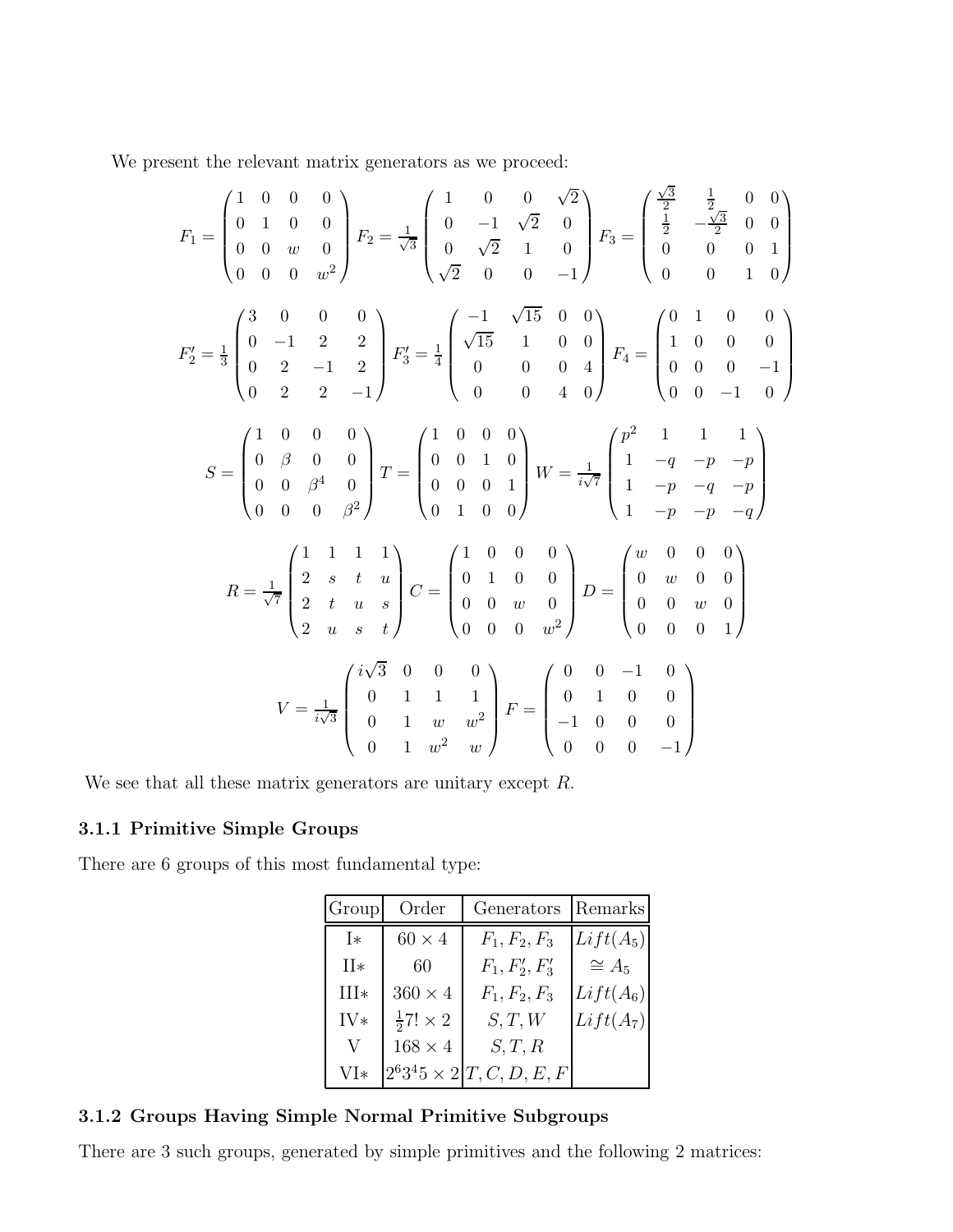$$
F' = \frac{1+i}{\sqrt{2}} \begin{pmatrix} 1 & 0 & 0 & 0 \\ 0 & 1 & 0 & 0 \\ 0 & 0 & 0 & 1 \\ 0 & 0 & 1 & 0 \end{pmatrix} F'' = \begin{pmatrix} 0 & 1 & 0 & 0 \\ -1 & 0 & 0 & 0 \\ 0 & 0 & 0 & 1 \\ 0 & 0 & -1 & 0 \end{pmatrix}
$$

<span id="page-7-0"></span>The groups are then:

|       |                       | Group Order Generators Remarks |             |
|-------|-----------------------|--------------------------------|-------------|
|       | VII* $ 120 \times 4 $ | $(I)$ , $F''$                  | $Lift(S_5)$ |
|       | VIII* $120 \times 4$  | (II), F'                       | $Lift(S_5)$ |
| $IX*$ | $ 720\times4 $        | $(III)$ , $F''$                | $List(S_6)$ |

#### 3.1.3 Groups Having Normal Intransitive Subgroups

There are seven types of Γ in this case and their fundamental representation matrices turn out to be Kronecker products of those of the exceptionals of  $SU(2)$ . In other words, for M, the matrix representation of Γ, we have  $M = A_1 \otimes_K A_2$  such that  $A_i$  are the 2 × 2 matrices representing  $E_{6,7,8}$ . Indeed we know that  $E_6 = \langle S_{SU(2)}, U_{SU(2)}^2 \rangle$ ,  $E_7 = \langle S_{SU(2)}, U_{SU(2)} \rangle$ ,  $E_8 = \langle S_{SU(2)}, U_{SU(2)}^2, V_{SU(2)} \rangle$ , where

$$
S_{SU(2)} = \frac{1}{2} \begin{pmatrix} -1+i & -1+i \\ 1+i & -1-i \end{pmatrix} U_{SU(2)} = \frac{1}{\sqrt{2}} \begin{pmatrix} 1+i & 0 \\ 0 & 1-i \end{pmatrix}.
$$

$$
V_{SU(2)} = \begin{pmatrix} \frac{i}{2} & \frac{1-\sqrt{5}}{4} - i\frac{1+\sqrt{5}}{4} \\ -\frac{1-\sqrt{5}}{4} - i\frac{1+\sqrt{5}}{4} & -\frac{i}{2} \end{pmatrix}
$$

We use, for the generators, the notation  $\langle A_i \rangle \otimes \langle B_j \rangle$  to mean that Kronecker products are to be formed between all combinations of  $A_i$  with  $B_j$ . Moreover the group (XI), a normal subgroup of (XIV), is formed by tensoring the 2-by-2 matrices  $x_1 = \frac{1}{\sqrt{2}}$ 2  $(1 \ 1)$  $\frac{i}{\sqrt{2}}$  –i ! ,  $x_2 = \frac{1}{\sqrt{2}}$ 2  $\begin{pmatrix} i & i \\ -1 & 1 \end{pmatrix}$ ,  $x_3 = \frac{1}{\sqrt{2}}$ 2  $\begin{pmatrix} -1 & -1 \\ -1 & 1 \end{pmatrix}$ ,  $x_4 = \frac{1}{\sqrt{2}}$ 2  $\begin{pmatrix} i & 1 \end{pmatrix}$ 1 i  $\setminus$ ,  $x_5 = \frac{1}{\sqrt{2}}$ 2  $\begin{pmatrix} 1 & -1 \\ 1 & -1 \end{pmatrix}$  $-i$   $-i$ ! , and  $x_6 = \frac{1}{\sqrt{2}}$ 2  $\begin{pmatrix} i & -i \\ 1 & 1 \end{pmatrix}$ . The seven groups are:

|       | Group Order            | Generators                                                                                                                         | Remarks                                        |
|-------|------------------------|------------------------------------------------------------------------------------------------------------------------------------|------------------------------------------------|
|       | $X*$   144 $\times$ 2  | $\langle S_{SU(2)}, U^2_{SU(2)} \rangle \otimes \langle S_{SU(2)}, U^2_{SU(2)} \rangle$                                            | $\cong E_6 \otimes_K E_6$                      |
| $XI*$ | $288\times2$           | $x_1 \otimes x_2, x_1 \otimes x_2^T, x_3 \otimes x_4, x_5 \otimes x_6$                                                             | $(X) \triangleleft \Gamma \triangleleft (XIV)$ |
|       | XII* $288 \times 2$    | $\langle S_{SU(2)}, U^2_{SU(2)} \rangle \otimes \langle S_{SU(2)}, U_{SU(2)} \rangle$                                              | $\cong E_6 \otimes_K E_7$                      |
|       | XIII* 720 $\times$ 2   | $\langle S_{SU(2)}, U^2_{SU(2)} \rangle \otimes \langle S_{SU(2)}, V_{SU(2)}, U^2_{SU(2)} \rangle$                                 | $\cong E_6 \otimes_K E_8$                      |
|       | $XIV*$ 576 $\times$ 2  | $\langle S_{SU(2)}, U_{SU(2)} \rangle \otimes \langle S_{SU(2)}, U_{SU(2)} \rangle$                                                | $\cong E_7 \otimes_K E_7$                      |
|       | $XV*   1440 \times 2 $ | $\langle S_{SU(2)}, U_{SU(2)} \rangle \otimes \langle S_{SU(2)}, V_{SU(2)}, U_{SU(2)}^2 \rangle$                                   | $\cong E_7 \otimes_K E_8$                      |
|       |                        | XVI* $ 3600 \times 2  \langle S_{SU(2)}, V_{SU(2)}, U_{SU(2)}^2 \rangle \otimes \langle S_{SU(2)}, V_{SU(2)}, U_{SU(2)}^2 \rangle$ | $\cong E_8 \otimes_K E_8$                      |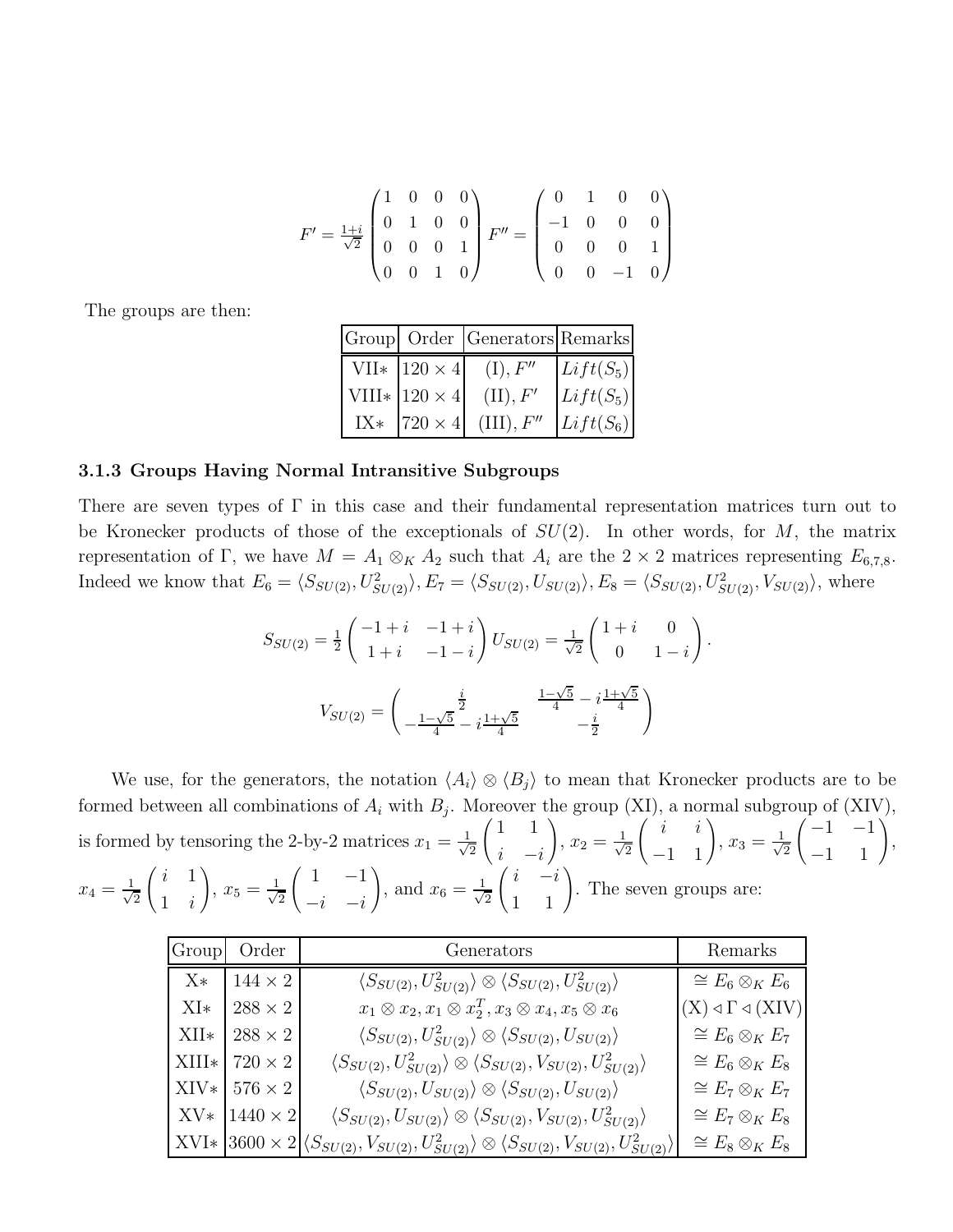#### <span id="page-8-0"></span>3.1.4 Groups Having X-XVI as Normal Primitive Subgroups

There are in all 5 of these, generated by the above, together with

$$
T_1 = \frac{1+i}{\sqrt{2}} \begin{pmatrix} 1 & 0 & 0 & 0 \\ 0 & 0 & 1 & 0 \\ 0 & 1 & 0 & 0 \\ 0 & 0 & 0 & 1 \end{pmatrix} T_2 = \begin{pmatrix} 1 & 0 & 0 & 0 \\ 0 & 0 & 1 & 0 \\ 0 & i & 0 & 0 \\ 0 & 0 & 0 & i \end{pmatrix}
$$

The group generated by (XIV) and  $T_2$  is isomorphic to (XXI), generated by (XIV) and  $T_1$  so we need not consider it. The groups are:

| Group  | Order           | Generators   |
|--------|-----------------|--------------|
| XVII*  | $576\times4$    | $(XI), T_1$  |
| XVIII* | $576\times4$    | $(XI), T_2$  |
| XIX*   | $288 \times 4$  | $(X), T_1$   |
| $XX*$  | $7200 \times 4$ | $(XVI), T_1$ |
| XXI*   | $1152 \times 4$ | $(XIV), T_1$ |

#### 3.1.5 Groups Having Normal Imprimitive Subgroups

Finally these following 9 groups of order divisible by 5 complete our list of the primitive Γ, for which we need the following generators:

$$
A = \frac{1+i}{\sqrt{2}} \begin{pmatrix} 1 & 0 & 0 & 0 \\ 0 & i & 0 & 0 \\ 0 & 0 & i & 0 \\ 0 & 0 & 0 & 1 \end{pmatrix} B = \frac{1+i}{\sqrt{2}} \begin{pmatrix} 1 & 0 & 0 & 0 \\ 0 & 1 & 0 & 0 \\ 0 & 0 & 1 & 0 \\ 0 & 0 & 0 & -1 \end{pmatrix}
$$

$$
S' = \frac{1+i}{\sqrt{2}} \begin{pmatrix} i & 0 & 0 & 0 \\ 0 & i & 0 & 0 \\ 0 & 0 & 1 & 0 \\ 0 & 0 & 0 & 1 \end{pmatrix} T' = \frac{1+i}{2} \begin{pmatrix} -i & 0 & 0 & i \\ 0 & 1 & 1 & 0 \\ 1 & 0 & 0 & 1 \\ 0 & -i & i & 0 \end{pmatrix} R' = \frac{1}{\sqrt{2}} \begin{pmatrix} 1 & i & 0 & 0 \\ i & 1 & 0 & 0 \\ 0 & 0 & i & 1 \\ 0 & 0 & -1 & -i \end{pmatrix}
$$

Moreover these following groups contain the group K of order  $16 \times 2$ , generated by:

$$
A_1 = \begin{pmatrix} 1 & 0 & 0 & 0 \\ 0 & 1 & 0 & 0 \\ 0 & 0 & -1 & 0 \\ 0 & 0 & 0 & -1 \end{pmatrix} A_2 = \begin{pmatrix} 1 & 0 & 0 & 0 \\ 0 & -1 & 0 & 0 \\ 0 & 0 & -1 & 0 \\ 0 & 0 & 0 & 1 \end{pmatrix}
$$

$$
A_3 = \begin{pmatrix} 0 & 1 & 0 & 0 \\ 1 & 0 & 0 & 0 \\ 0 & 0 & 0 & 1 \\ 0 & 0 & 1 & 0 \end{pmatrix} A_4 = \begin{pmatrix} 0 & 0 & 1 & 0 \\ 0 & 0 & 0 & 1 \\ 1 & 0 & 0 & 0 \\ 0 & 1 & 0 & 0 \end{pmatrix}
$$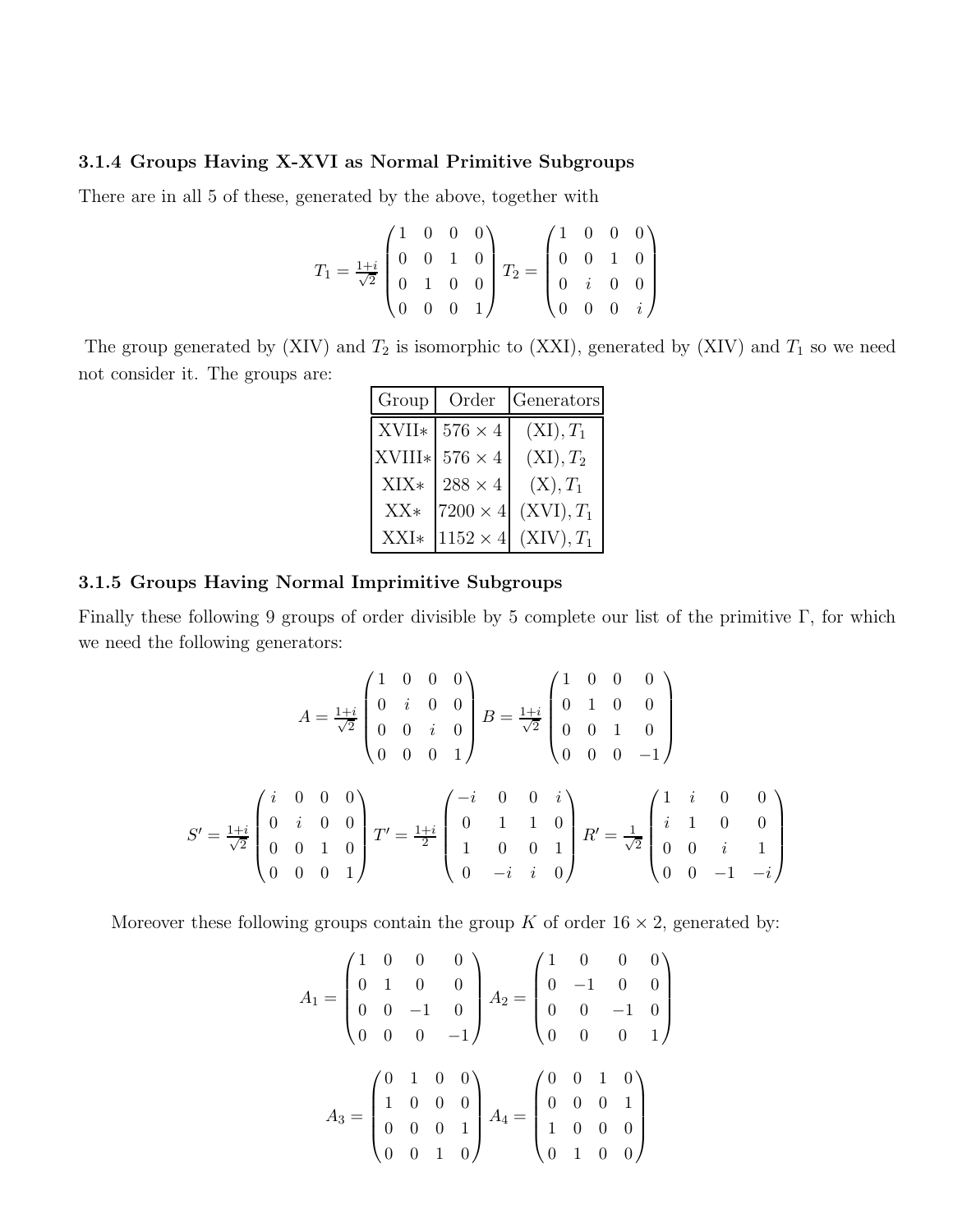<span id="page-9-0"></span>We tabulate the nine groups:

| Group   | Order                    | Generators      |
|---------|--------------------------|-----------------|
| XXII*   | $5 \times 16 \times 4$   | (K), T'         |
| XXIII*  | $10 \times 16 \times 4$  | $(K), T', R'^2$ |
| XXIV*   | $20\times16\times4$      | (K), T, R       |
| XXV*    | $60 \times 16 \times 4$  | (K), T, S'B     |
| XXVI*   | $60 \times 16 \times 4$  | (K), T, BR'     |
| XXVII*  | $120\times16\times4$     | (K), T, A       |
| XXVIII* | $120 \times 16 \times 4$ | (K), T, B       |
| XXIX*   | $360 \times 16 \times 4$ | (K), T, AB      |
| $XXX*$  | $720\times16\times4$     | (K), T, S       |

#### 3.2 Intransitive Subgroups

These cases are what could be constructed from the various combinations of the discrete subgroups of  $SL(2;\mathbb{C})$  and  $SL(3;\mathbb{C})$  according to the various possibilities of diagonal embeddings. Namely, they consist of those of the form  $(1, 1, 1, 1)$  which represents the various possible Abelian groups with onedimensional (cyclotomic) representation<sup>6</sup>,  $(1, 1, 2)$ , two Abelians and an  $SL(2;\mathbb{C})$  subgroup,  $(1, 3)$ , an Abelian and an  $SL(3;\mathbb{C})$  subgroup, and  $(2, 2)$ , two  $SL(2;\mathbb{C})$  subgroups as well as the various permutations thereupon. Since these embedded groups (as collineation groups of lower dimension) have been well discussed [\[5](#page-12-0)], we shall not delve too far into their account.

#### 3.3 Imprimitive Groups

The analogues of the dihedral groups (in both  $SL(2;\mathbb{C})$  and  $SL(3;\mathbb{C})$ ), which present themselves as infinite series, are to be found in these last cases of  $\Gamma$ . They are of two subtypes:

• (a) Generated by the canonical Abelian group of order  $n^3$  for  $n \in \mathbb{Z}^+$  whose elements are

$$
\Delta = \left\{ \begin{pmatrix} \omega^i & 0 & 0 & 0 \\ 0 & \omega^j & 0 & 0 \\ 0 & 0 & \omega^k & 0 \\ 0 & 0 & 0 & \omega^{-i-j-k} \end{pmatrix} \right\} \begin{matrix} \omega = e^{\frac{2\pi i}{n}} \\ i, j, k = 1, ..., n \end{matrix}
$$

as well as respectively the four groups  $A_4$ ,  $S_4$ , the Sylow-8 subgroup  $Sy \subset S_4$  (or the ordinary dihedral group of 8 elements) and  $\mathbb{Z}_2 \times \mathbb{Z}_2$ ;

• (b) We define H and  $T''$  (where again  $i = 1, ..., n$ ) as:

$$
H = \begin{pmatrix} a & b & 0 & 0 \\ c & d & 0 & 0 \\ 0 & 0 & e & f \\ 0 & 0 & g & h \end{pmatrix} T'' = \begin{pmatrix} 0 & 0 & 1 & 0 \\ 0 & 0 & 0 & 1 \\ \omega^i & 0 & 0 & 0 \\ 0 & \omega^{-i} & 0 & 0 \end{pmatrix}
$$

<sup>6</sup>These includes the  $\mathbb{Z}_m \times \mathbb{Z}_n \times \mathbb{Z}_p$  groups recently of interest in brane cube constructions [\[17](#page-12-0)].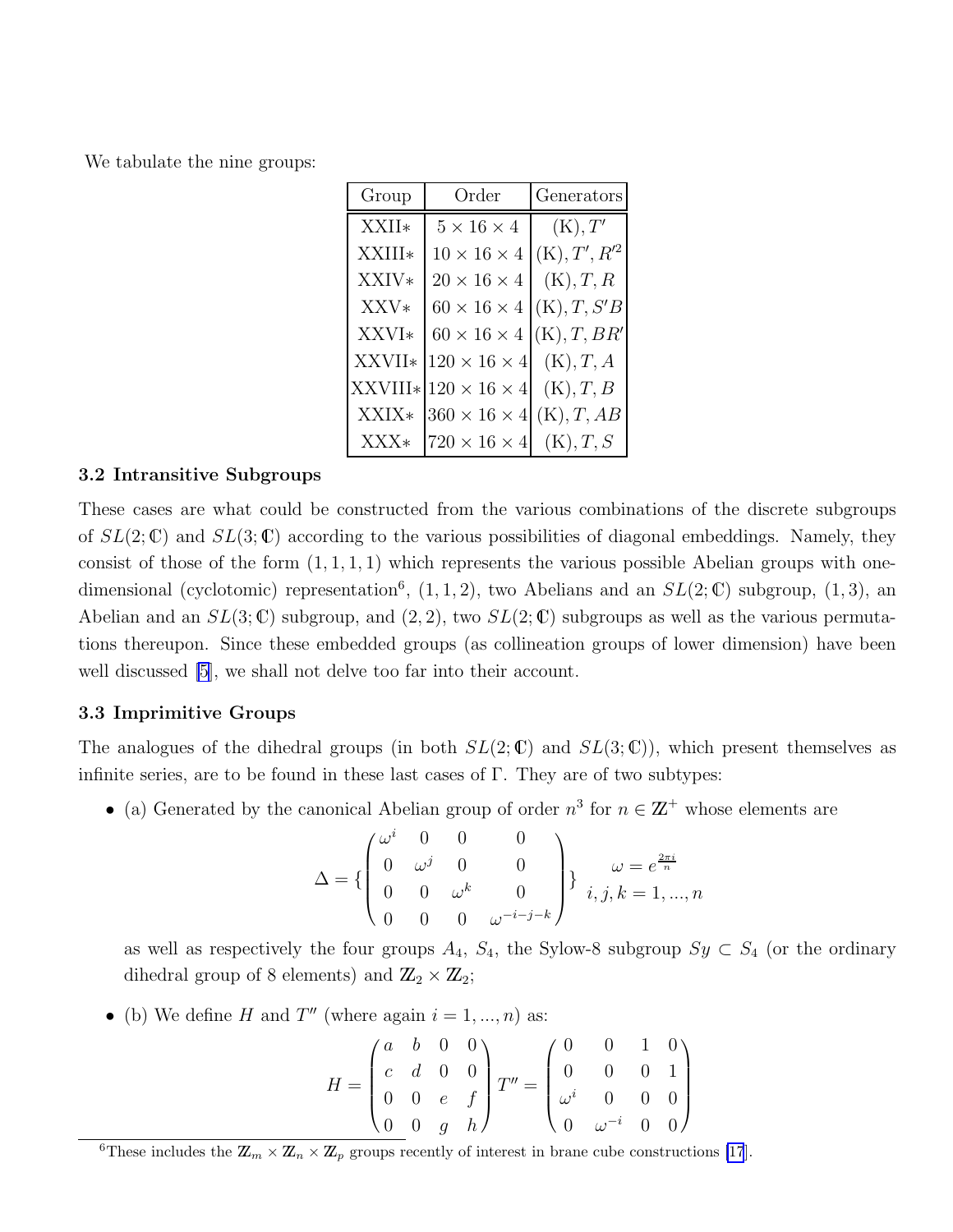<span id="page-10-0"></span>where the blocks of H are  $SL(2;\mathbb{C})$  subgroups.

| Subtype | Group   | Order   | Generators                                                 |
|---------|---------|---------|------------------------------------------------------------|
| (a)     | XXXI*   | $12n^3$ | $\langle \Delta, A_4 \rangle$                              |
|         | XXXII*  | $24n^3$ | $\langle \Delta, S_4 \rangle$                              |
|         | XXXIII* | $8n^3$  | $\langle \Delta, Sy \rangle$                               |
|         | XXXIII* | $4n^3$  | $\langle \Delta, \mathbb{Z}_2 \times \mathbb{Z}_2 \rangle$ |
|         | XXXIV*  |         | $\langle H, T'' \rangle$                                   |

We tabulate these last cases of  $\Gamma$  as follows:

### 4. Remarks

We have presented, in modern notation, the classification of the discrete subgroups of  $SL(4,\mathbb{C})$  and in particular, of  $SU(4)$ . The matrix generators and orders of these groups have been tabulated, while bearing in mind how the latter fall into sub-categories of transitivity and primitivity standard to discussions on collineation groups.

Furthermore, we have computed the character table for the 30 exceptional cases [\[18\]](#page-12-0); The interested reader may, at his or her convenience, find the character tables at [http://pierre.mit.edu/](http://pierre.mit.edu/~yhe/su4.ct)∼yhe/su4.ct. These tables will be crucial to quiver theories. As an example, we present in Figure [1](#page-11-0) the quiver for the irreducible 4 of the group (I) of order  $60 \times 4$ , which is the lift of the alternating permutation group on 5 elements.

Indeed such quiver diagrams may be constructed for all the groups using the character tables mentioned above. We note in passing that since  $\Gamma \subset SU(4)$  gives rise to an  $\mathcal{N} = 0$  theory in 4 dimensions, supersymmetry will not come to our aid in relating the fermionic  $a_{ij}^4$  and the bosonic  $a_{ij}^6$ ij as was done in [\[5](#page-12-0)]. However we can analyse the problem with a slight modification and place a stack of M2 branes on the orbifold, (which in the Maldacena picture corresponds to orbifolds on the  $S<sup>7</sup>$  factor in  $AdS_4 \times S^7$ , and obtain an  $\mathcal{N}=2$  theory in 3 dimensions at least in the IR limit as we lift from type IIA to M Theory[[8](#page-12-0), [11](#page-12-0), [12\]](#page-12-0). This supersymmetry would help us to impose the constraining relation between the two matter matrices, and hence the two quiver diagrams. This would be an interesting check which we leave to future work.

We see therefore a host of prospective research in various areas, particularly in the context of string orbifold/gauge theories, WZW modular invariants, and singularity-resolutions in algebraic geometry. It is hoped that this monograph, together with its companion tables on the web, will provide a readyreference to works in these directions.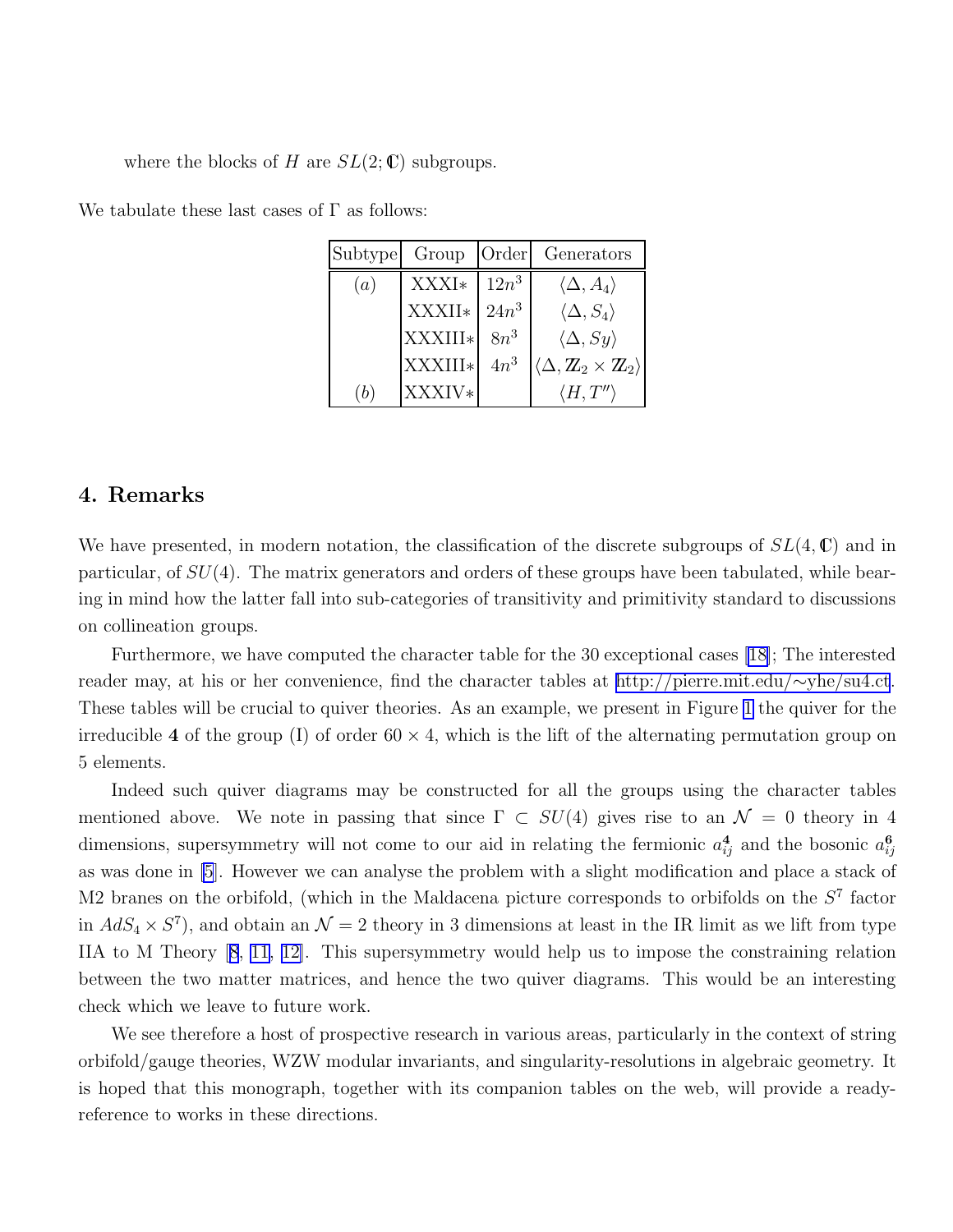<span id="page-11-0"></span>

**Figure 1:** The Quiver Diagram for Group (I), constructed for (a) the fermionic  $a_{ij}^4$  corresponding to the irreducible $4_3$  and (b) the bosonic  $a_{ij}^6$  corresponding to the irreducible  $6_2$  (in the notation of [[5](#page-12-0)]). We make this choice because we know that  $4_1 \otimes 4_3 = 4_3 \oplus 6_1 \oplus 6_2$  and that the two 6's are conjugates. The indices are the dimensions of the various irreducible representations, a generalisation of Dynkin labels.

#### Acknowledgements

#### Ad Catharinae Sanctae Alexandriae et Ad Majorem Dei Gloriam...

We would like to express our sincere gratitude to B. Feng for tireless discussions, as well as R. Britto-Pacumio, K. McGerty, L. Ng, J. S. Song, M. B. Spradlin and A. Uranga for valuable comments. YHH would also like to thank his parents, D. Matheu, I. Savonije and the Schmidts (particularly L. A. Schmidt) for their constant emotional support as well as the CTP and the NSF for their gracious patronage.

## References

- [1] Khinich, V. A., "On the Gorenstein Property of the Ring Invariants of a Gorenstein Ring," Math USSR-Izv. 10 (1976), pp47-53. Watanabe, K., "Certain Invariant Subrings are Gorenstein, I. & II. Osaka J. Math., 11 (1974), pp1-8 and 379-388.
- [2] H. F. Blichfeldt, "Finite Collineation Groups," The Univ. Chicago Press, Chicago, 1917.
- [3] S.-T. Yau and Y. Yu, "Gorenstein Quotients Singularities in Dimension Three," Memoirs of the AMS, 505, 1993.
- [4] W. M. Fairbairn, T. Fulton and W. Klink, "Finite and Disconnected Subgroups of  $SU_3$  and their Applications to The Elementary Particle Spectrum," J. Math. Physics, vol 5, Number 8, 1964, pp1038 - 1051.